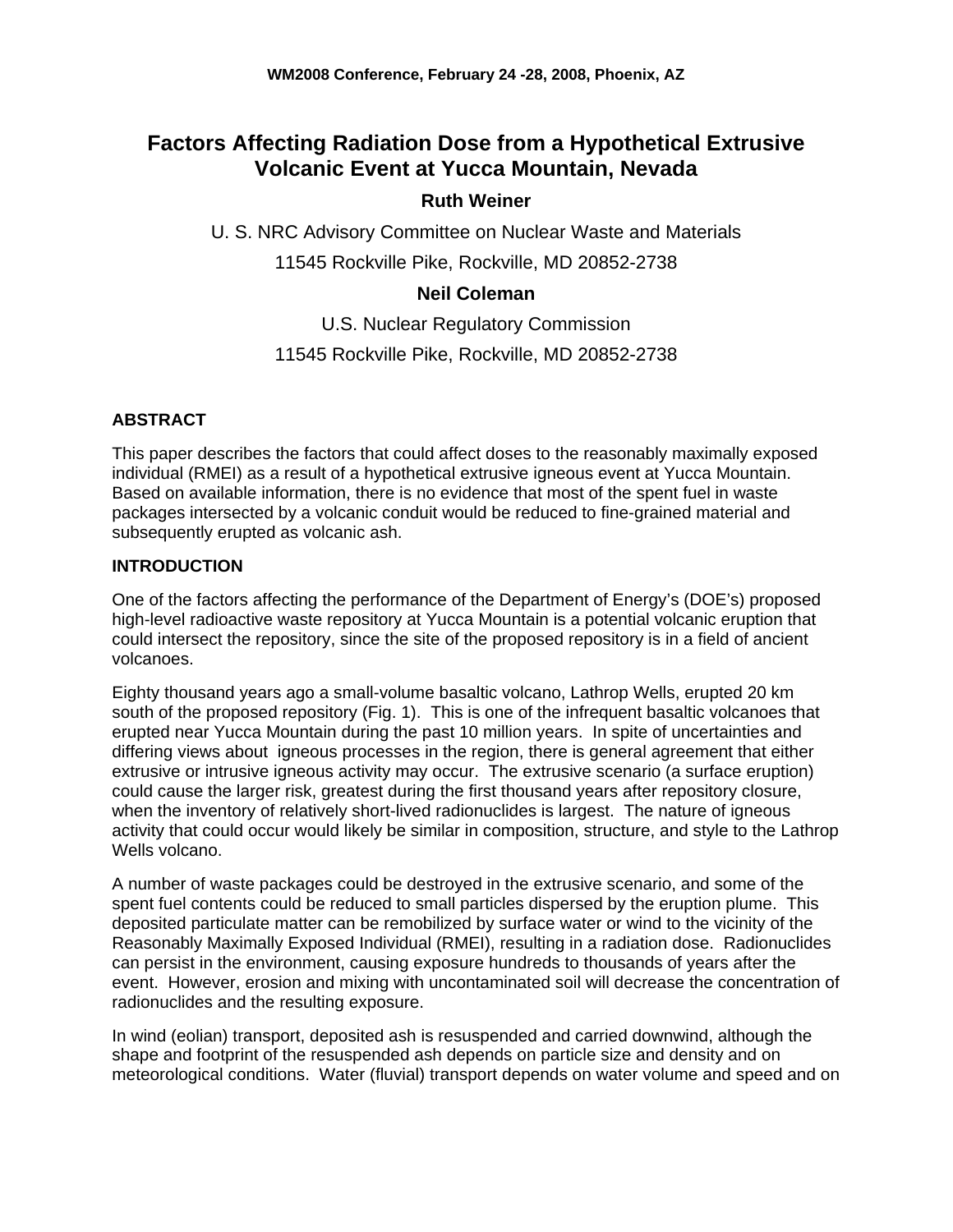the predominant direction of water flow. Both eolian and fluvial dispersion can carry suspended particles past the RMEI. The further material is carried, the more dilute the plume.



**Fig. 1. The Lathrop Wells volcanic cone as seen looking south from Yucca Mountain.** 

Radioactively contaminated ash could deliver an external dose from groundshine, an external dose from cloudshine, an ingestion dose, and an inhalation dose. Groundshine would be significant only at the time of the eruption. Cloudshine is rarely significant.[1]

An ingestion dose to the RMEI would depend on uptake of radionuclides by food crops. Smaller particles and dissolved material are more likely to be taken up than larger particles. Lee et al. [2] observed that a ten-fold increase in rainfall would be needed to provide enough water for locally grown crops. The groundwater used for irrigation [3] would not be affected by surface remobilization of contaminated ash. Any ingestion dose would probably be limited to meat and milk. Some fallout could be absorbed by pasture-type vegetation but there is not enough locally grown alfalfa to maintain either beef or dairy cattle<sup>[1](#page-1-0)</sup>. Therefore, any ingestion dose would be a negligible contributor to a radiation dose to the RMEI.

<span id="page-1-0"></span><sup>1</sup> As was observed in the 2004 ACNW&M tour of the Amargosa Valley, the one commercial farm, a dairy farm, imports most of its alfalfa.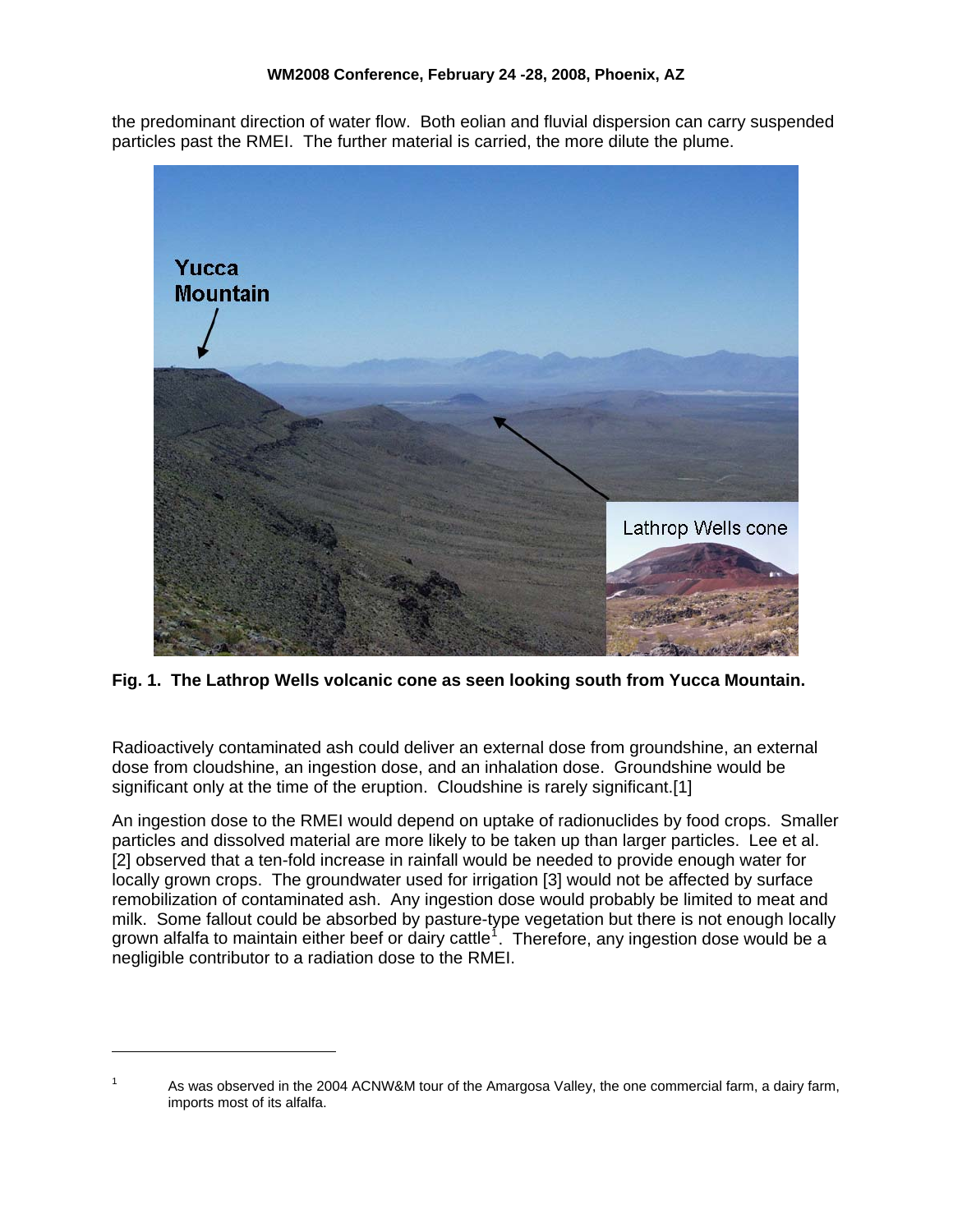#### **WM2008 Conference, February 24 -28, 2008, Phoenix, AZ**

An inhalation dose would be the only significant dose to the RMEI and would likely be a small fraction of the dose standard. This 50-year committed effective dose equivalent (CEDE) depends on metabolism and particle size. Dose conversion factors (DCFs) for each radionuclide [4-6] reflect the energy absorbed by various organs and the type of radiation; these are specific to the exposure pathway and the absorbing organ, and take into account radioactive decay and physiological elimination.

The number of waste packages possibly damaged or destroyed by extrusive volcanism depends on the diameter of a volcanic conduit intersecting a repository drift. The DOE has estimated a median of ten waste packages that would be disrupted in an eruption scenario. The NRC currently assumes that volcanic conduits would have an average diameter of ~50 m. If the center of a conduit and the axis of a drift coincided, then ~5 waste packages could be entrained and their contents potentially transported to the surface. The latest estimate of the average conduit diameter at the Lathrop Wells volcano is about 8-9 m.[7] If the lavas and fallout deposits at Lathrop Wells have a similar xenolith content, the added volume of xenoliths would imply a maximum average conduit diameter of about 21 m, which would limit the number of waste packages that could become entrained. The latter estimates represent the most current and plausible conduit diameter.

Assumptions about volcanic conduit diameter significantly affect dose estimates for volcanic intersection of a geologic repository. Final results of the Probabilistic Volcanic Hazard Assessment-Update (PVHA-U) expert elicitation will not be available until 2008, but are expected to provide the best available estimate of conduit diameter at repository depth.

# **POTENTIAL FATE OF HIGH-LEVEL WASTE IN A VOLCANIC CONDUIT**

Available information provides practical insights about the plausible fate of high-level radioactive waste (HLW) if it should become entrained within a volcanic conduit and transported to the surface. The following points need to be considered in a realistic assessment of volcanic processes.

Most of the waste planned for disposal at Yucca Mountain consists of spent nuclear fuel rods from PWR and BWR reactors. The physical form of the waste is ceramic pellets of  $UO<sub>2</sub>$  about a centimeter in diameter, with a melting point of >2800°C. This is much higher than the magma temperatures of 1000-1200°C.

A volcanic conduit is not born full size. Its diameter increases as the eruption proceeds. This means that only one nuclear waste package could be initially entrained in the conduit, with others becoming entrained within the final radius of the conduit at depth. Therefore additional waste packages would be exposed to varying stages of the eruption sequence. It is also possible that a conduit intersecting a repository could form in the separation distance between drifts, and although an intrusive event could occur, no waste packages would be directly intersected by the conduit. Volcanic conduits would be significantly smaller 300 m below the surface at repository depth than at ground surface (Fig. 2). This would minimize the number of waste packages that could be intersected by a conduit. Lithostatic pressure keeps the opening smaller at depth, whereas at the surface the vent periphery in the zone of fragmentation grows in diameter through active erosion by expelled tephra. As discussed previously, Valentine et al. [7] reported they have now better constrained the conduit size at depth based on studies at the Lathrop Wells cone.

Present information shows that dikes are more likely to be injected into pre-existing faults and tend to form in basins more often than on ranges. Conduits form along dikes, therefore if the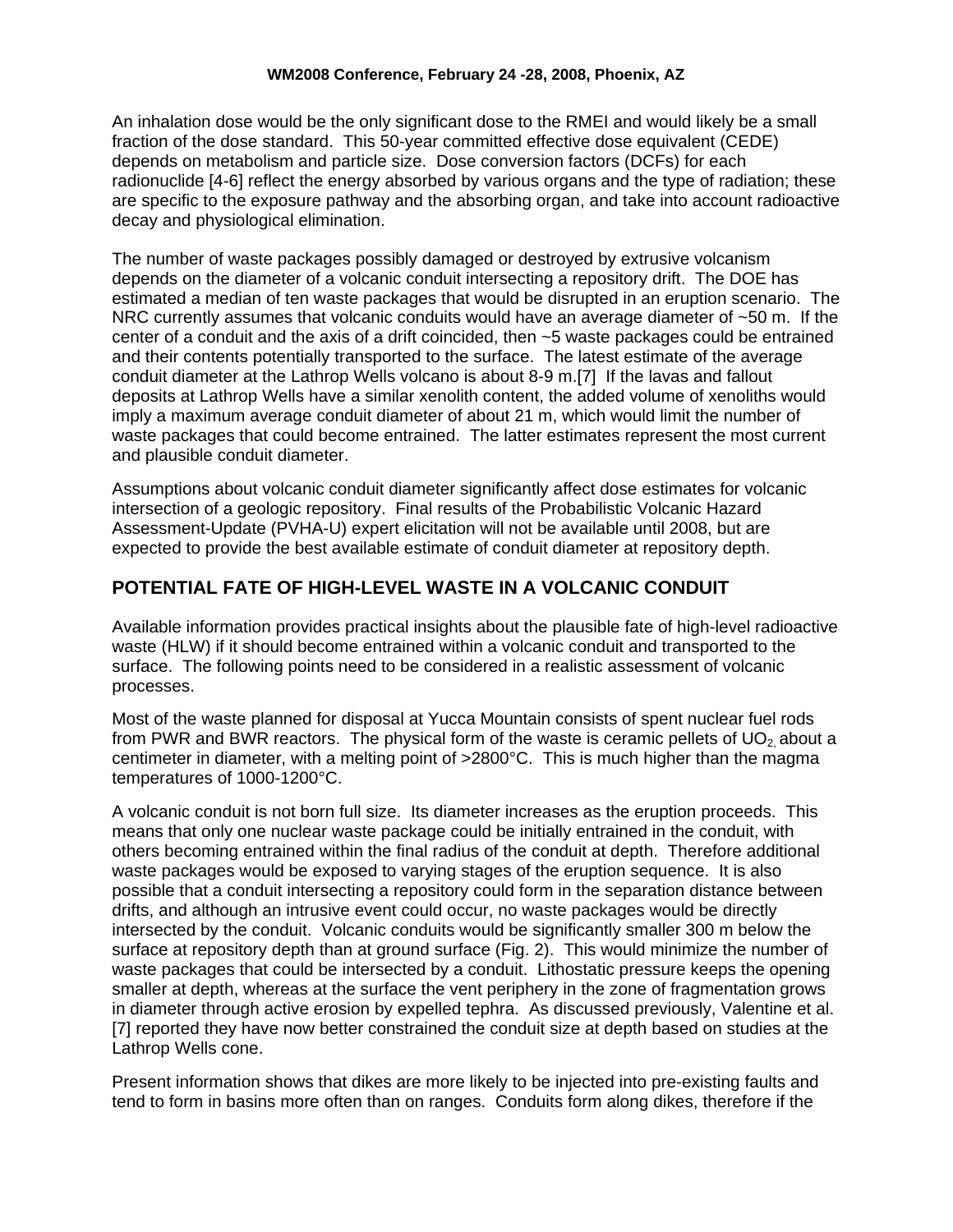DOE continues to use a "setback" strategy from major faults (places waste tunnels at a minimum distance from faults), this would reduce the likelihood of a hypothetical extrusive event impacting the repository.



#### **Fig. 2. Schematic cross-section through Shirtcollar Butte, Crater Flat, Nevada, a Pliocene (3.7 Ma) basalt volcano. The degree of fusing and welding of scoria increases up-section and grades into dense basalt on the top of the butte. [11]**

The expected time of travel in a conduit from repository depth to the surface would be approximately one minute or less. This allows little time for erosion of ceramic pellets, but does permit rapid quenching of magma onto the relatively cold waste packages and their contents. The formation of a quench rind on waste pellets would protect them during their rapid transit to the surface within a flowing column of frothy magma. This protective quenching effect in volcanic conduits has not been considered in the DOE and NRC performance assessments.[8- 10]

Since the time of Total-System Performance Assessment (TPA) version 3.2 [12, 13], the NRC has used relatively consistent assumptions about the size range of spent fuel particles that would hypothetically be incorporated in volcanic ash. Fuel particle sizes using a triangular distribution from 1-100 microns ([Fig 3](#page-4-0)) are sampled in the TPA. For comparison, a grain of table salt is about 100 microns across, and a grain of talcum powder is about 10 microns across. The low end of the NRC size range is at 1 micron, which happens to be the wavelength of light in the near infrared band (just above the wavelength of visible light). A study by the Center for Nuclear Waste Regulatory Analyses (CNWRA) [14] suggested a triangular distribution from 0.01 to 1.0 cm (100 to 10,000 microns), based on the observed fracturing and crazing of irradiated fuel pellets, as shown in [Fig.](#page-5-0) 4.

A variable range of spent fuel particle diameters is to be expected. However, in documenting the assumed distribution for the size range of spent fuel particle size, TPA 4.0, Mohanty et al. [15] cite an NRC handbook that evaluated the consequences of major accidents in nuclear fuel cycle facilities. Review of this report shows that it does not support the use of a greatly reduced size range for particle sizes. It instead suggests that a larger size range should be used for ejected fuel particles. Ayer et al. [16, pp. 4.87-4.103] present results of crush-impact experiments on glass, aggregates, and ceramics, including spent  $UO<sub>2</sub>$  fuel pellets. [Fig. 5.](#page-5-1)a. is taken from this report, and shows results of crush-impacts on fuel pellets that had previously been irradiated. About 2% of the fuel (by weight) was reduced to particles smaller than 1000 microns. Reardon et al. [17] reported results of crushing tests at energies of 10 to 1000 J/gram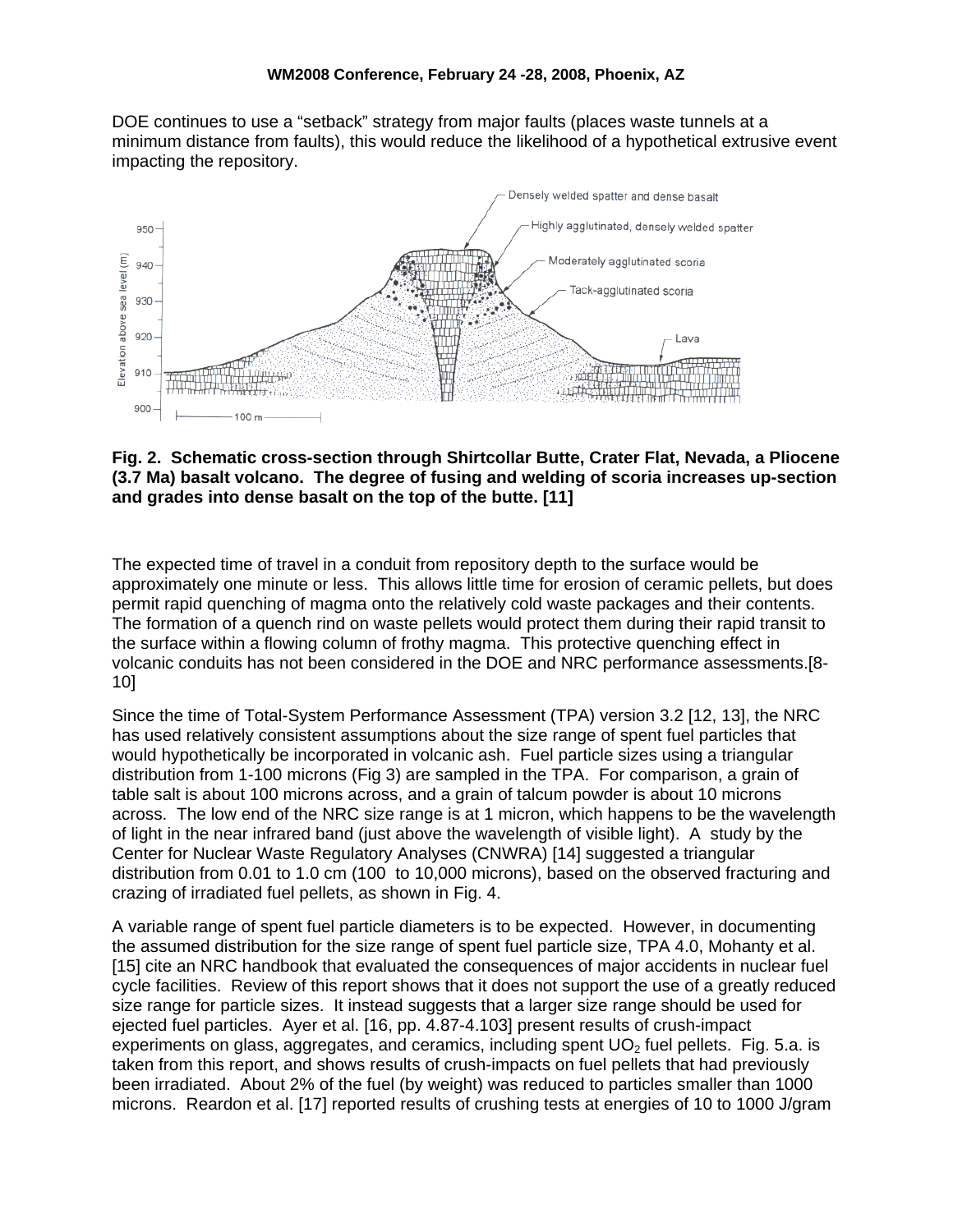using irradiated fuel (22 and 33 GWd/MTU KWO). At 10 J/gram, <30% of the mass of irradiated fuel was reduced to particle sizes <100 microns, and <10% of the mass was reduced to <10 microns. At 1000 J/gram, ~60% of the mass was reduced to less than 100 microns and <30% was reduced to under 10 microns. These size fractions do not consider the effects of fuel cladding or magma quenching on ejected waste particles in volcanism scenarios, which would significantly increase particle diameters.

Calculated doses are highly sensitive to assumptions about fuel particle size because of the strong dependence on respirability, which decreases sharply as particle diameters increase beyond 10 microns. The TPA code, version 4.1J, using several particle size distributions as input, was used by the ACNW&M staff to assess the sensitivity of dose estimates to fuel particle sizes assumed in the volcanism scenarios. Using a size range of 100-10,000 microns (also see test data set in Manteufel et al., [18] results in approximately a 200-fold reduction in calculated dose as compared to the range of 1 to 100 microns, which indicates significantly reduced consequences from extrusive volcanism. Using an intermediate fuel size range of 10-1000 microns reduces calculated dose by a factor of 2. [9]



<span id="page-4-0"></span>**Fig 3. Median tephra diameter distribution plotted with spent fuel particle size distributions used in TPA versions 3.1 to 4.1. For comparison, the size distribution suggested by Jarzemba and LaPlante [14] is also shown. The Wentworth scale of particle sizes appears at top of figure for comparison. The intermediate size distribution used by Codell [9] is not shown, but is a triangular distribution that ranges from 10 to 1000 microns. The distribution for median tephra particle diameter is a sampled parameter in the TPA code. The distribution of tephra particle sizes was postulated by Hill et al. [19] based on data from the 1995 Cerro Negro eruption.[9] The tephra "cutoff" identifies the maximum particle size that can be transported through convective dispersal [15, p. A-165]. Particles larger than 10 cm would fall in close proximity to the volcanic vent.**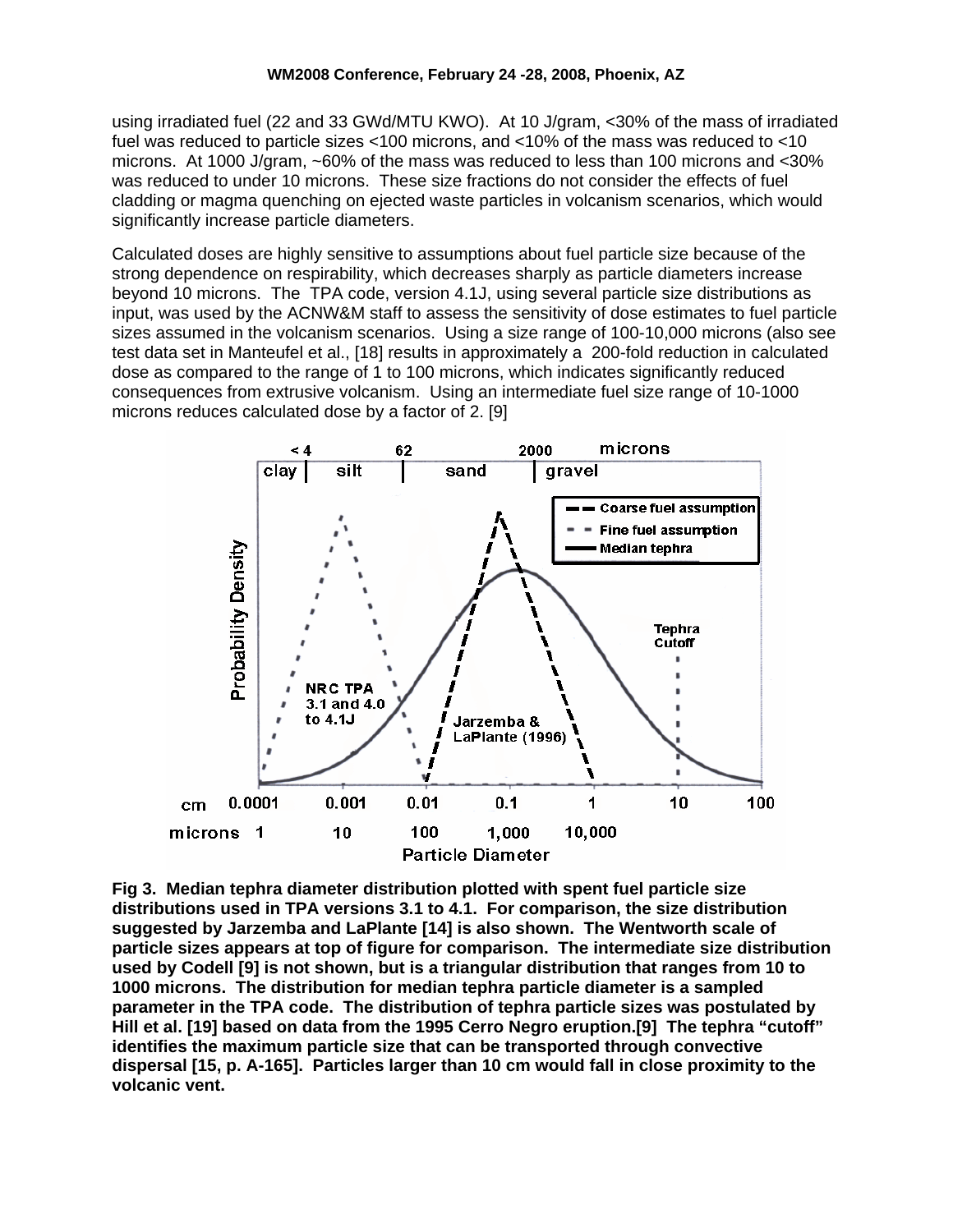

**Fig. 4. Cross-section of a fuel pellet after irradiation in a reactor.[14]** 

<span id="page-5-0"></span>

<span id="page-5-1"></span>**Fig. 5. Crush-impact experimental results and photo of basalt rind a. Crush-impact experimental results - size distribution of fragments from fuel pellets irradiated to 6000 MWd/MTU. (Ayer et al., Figure 4.12 [16]) b. Tuff xenolith with basalt rind, collected from the scoria cone at Lathrop Wells. Scale is marked in cm.**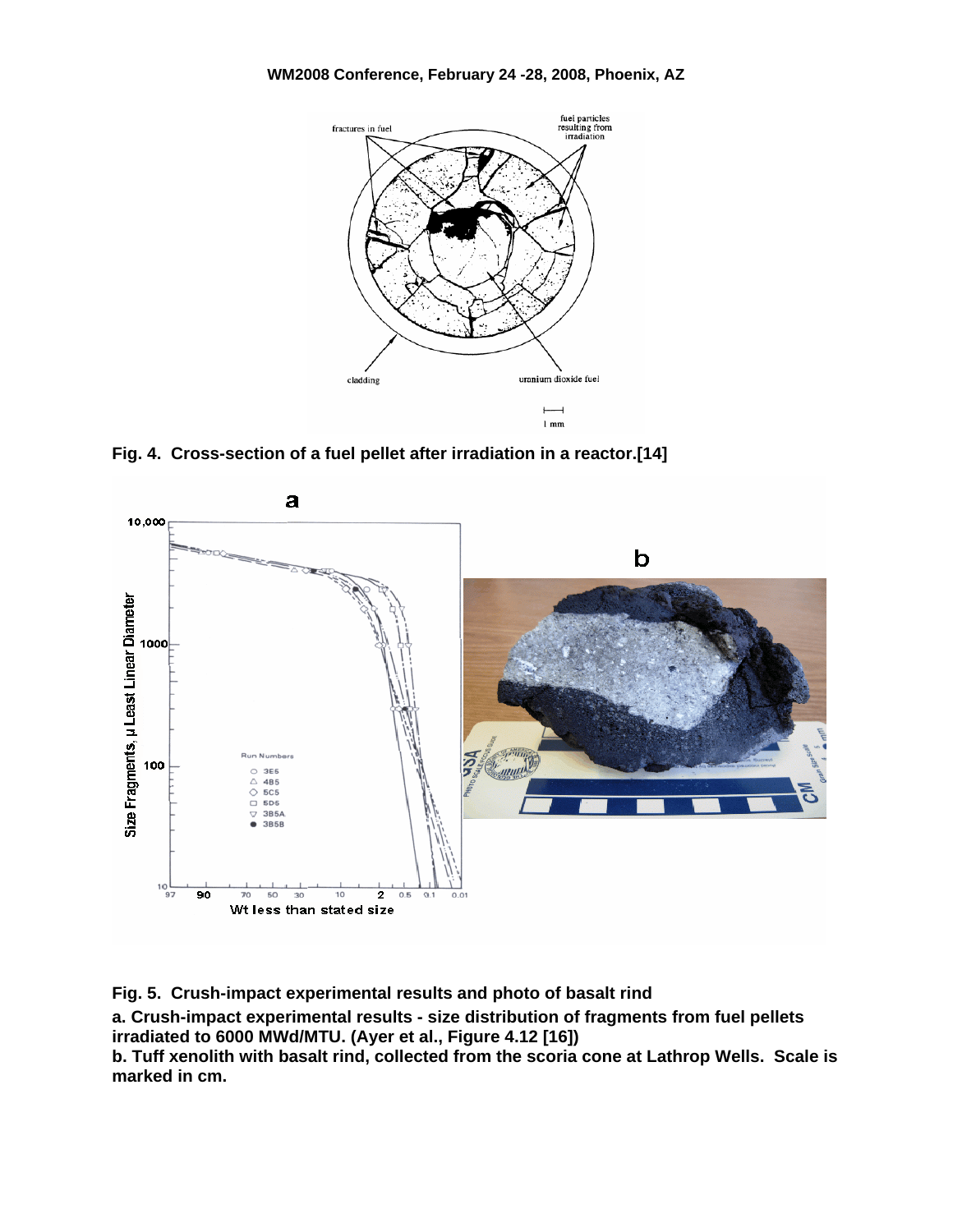#### **WM2008 Conference, February 24 -28, 2008, Phoenix, AZ**

The relative volume of ash deposits vs. volume of scoria cone and lava flows can be used to estimate practical limits on the fraction of ejected waste in the form of fallout that could be available for fluvial and eolian transport. The 80,000 year old Lathrop Wells Cone is larger in volume than the older Pleistocene-aged Red Cone and Black Cone in Crater Flat (see [7]). The Department of Energy (DOE) [20] estimate the total volume of eruptive products at Lathrop Wells at ~0.09 km<sup>3</sup> (cone, 0.02 km<sup>3</sup>; lavas, 0.03 km<sup>3</sup>; fallout, 0.04 km<sup>3</sup>). Valentine et al. [21] estimated a larger fallout volume of 0.07 km<sup>3</sup>. The fallout comprised approximately half of the eruptive products. Ash fallout (inferred violent Strombolian eruptive style) accounts for a fraction of total products of an individual volcano. At Lathrop Wells the fallout volume is about 1.4 times the cone plus lava volumes. Waste incorporated in lava flows or scoria cones would be protected from erosion and transport for many hundreds of thousands of years, as demonstrated by the million-year-old cones and flows in Crater Flat near Yucca Mountain. Over this time scale the lava flows experienced little erosion. The scoria cones have experienced erosion during the pluvial climates of the Quaternary, when the climate of Yucca Mountain was significantly wetter than today for most of the time. Valentine et al. [7] document that these cones are highly eroded, and only remnants of the inward dipping beds of the inner cones are preserved at Red and Black cones. However, entrainment of waste in scoria cones would immobilize the waste far beyond the time of peak risk from extrusive volcanism. The Electric Power Research Institute (EPRI) [22] also noted that waste could also be entrained within lava, as well as in tephra. The solidified lava presents a mechanically durable matrix for entrained and dissolved radionuclides. Both erosion and aqueous dissolution are mechanisms that may lead to subsequent release, but Quaternary age and older lava flows are well preserved in the arid environment surrounding Yucca Mountain.

At Lathrop Wells, lithic fragments of conduit wall rock (tuff) are commonly found embedded within the scoria that make up the cinder cone.[23] The nonwelded to partly welded tuff fragments were eroded from the walls of the volcanic conduit, vary in size from a fraction of a cm to 6 cm or larger, and have quenched rinds of basalt. [Fig. 5.](#page-5-1)b. shows a xenolith 9 cm long that was collected by ACNW&M staff at Lathrop Wells. These expelled wall rock fragments are so abundant that they have been used to estimate the eroded volume of the Lathrop Wells conduit.[21] The size of the lithic fragments suggests that spent nuclear fuel pellets and fragments could be expelled in similar fashion during the cone-building phase of an eruption, intact and with protective quench rinds. The result is that entrained HLW would be likely to remain in relatively large fragments that would be deposited in or near a tephra cone, rather than as far-strewn, fine-grained ash. A xenolith 30 cm in diameter has been found at the Lathrop Wells cone.[23] The existence of this and many other xenoliths is further evidence that UO<sub>2</sub> pellets and fragments could be expected to survive relatively intact over the short conduit travel distance from repository depth to the surface (only ~300 m). This is especially true for the period of greatest hazard from a volcanic event (i.e., the first 1000 years) when waste packages and waste forms should still be relatively intact.

Based on available information about properties of  $UO<sub>2</sub>$  fuel and volcanic processes, including consideration of magma quenching and observations of xenoliths, there is no evidence that most of the spent fuel contained in HLW packages intersected by a volcanic conduit would be reduced to fine-grained material and subsequently erupted and transported as volcanic ash. A significant fraction of waste would likely be entombed in a scoria cone and lava flows. Use of a more realistic size range for spent fuel particle sizes would lead to substantially lower doses, based on analysis using TPA 4.1j. NRC has now updated this code and its accompanying user's guide. The revised code version is TPA 5.1.[24]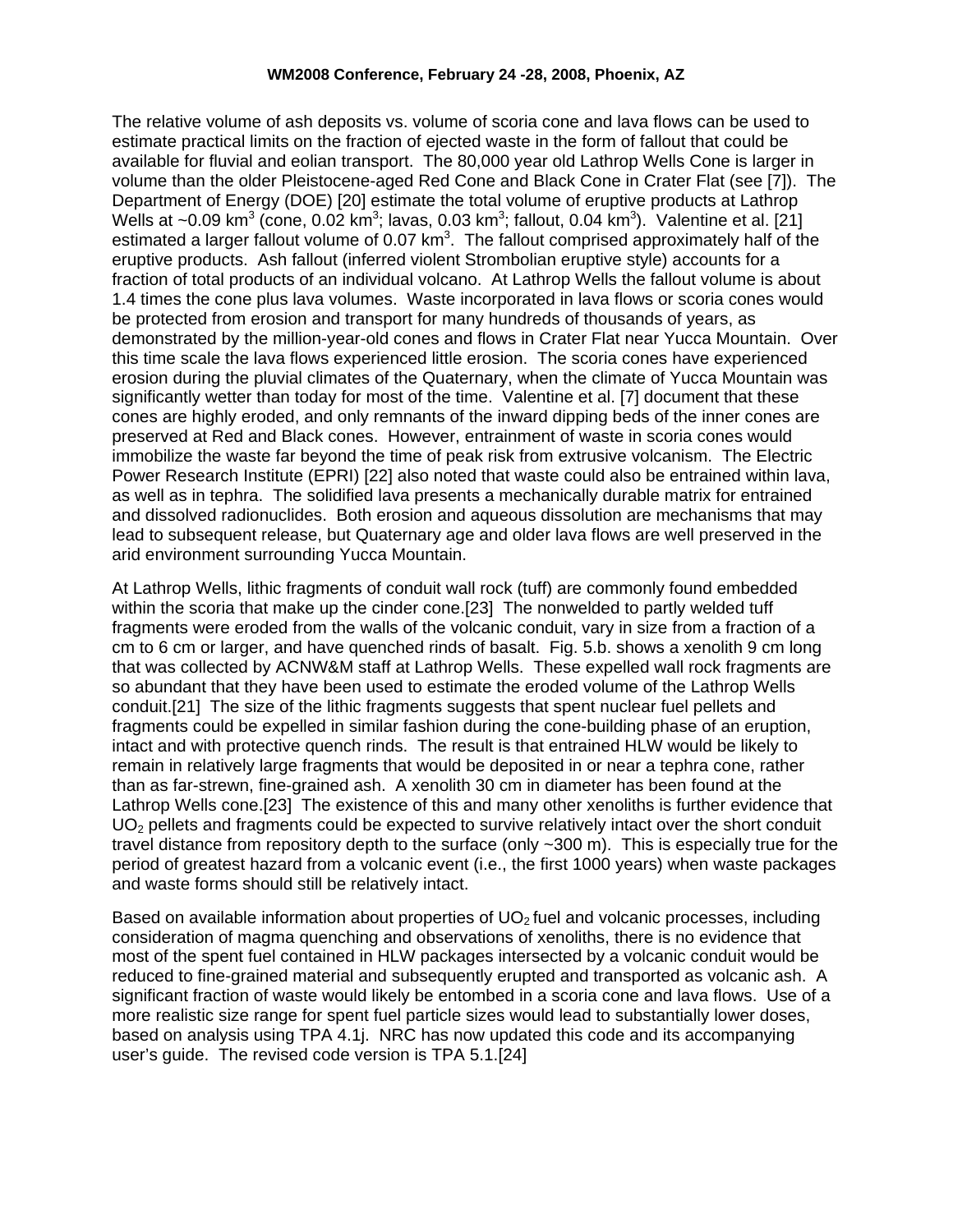For an extensive review of technical views about hypothetical volcanism at Yucca Mountain, we refer readers to a report by NRC's Advisory Committee on Nuclear Waste and Materials (ACNW&M).[25]

### **ACKNOWLEDGEMENTS**

We thank William Hinze of Purdue University (ret.) and Bruce Marsh of Johns Hopkins University for their thoughtful comments that significantly improved this paper.

### **REFERENCES**

- 1. K. S. NEUHAUSER, F. L. KANIPE, AND R. F. WEINER, 2000, "RADTRAN 5: Technical Manual" Report No. SAND2000-1256, Transportation Safety and Security Analysis Department, Sandia National Laboratory, Albuquerque, NM, 148 pp. (2000) [Available online at: [https://radtran.sandia.gov/docs/SAND2000-1256.pdf\]](https://radtran.sandia.gov/docs/SAND2000-1256.pdf).
- 2. M. P. LEE,., N. M. COLEMAN, AND T. J. NICHOLSON, , History of Water Development in the Amargosa Desert Area: A Literature Review, U.S. Nuclear Regulatory Commission, *NUREG-1710, Vol. 1*, February (2005)
- 3. J.M. FENELON and M. T. MOREO, Trend analysis of ground-water levels and spring discharge in the Yucca Mountain region, Nevada and California, 1960-2000, U.S. Geological Survey Water-Resources Investigations Report 02-4178, 97 pp. (2002) [available online at: <http://pubs.usgs.gov/wri/wrir024178/wrir024178.pdf>].
- 4. K. F. ECKERMAN and J. C. RYMAN, External Exposure to Radionuclides in Air, Water, and Soil, US EPA, Washington, DC. (1993)
- 5. K. F. ECKERMAN, R. W. LEGGETT, C. B. NELSON, J.S. PUSKIN, A.C.B RICHARDSON, Cancer Risk Coefficients for Environmental Exposure to Radionuclides. US EPA, Washington, DC (1999)
- 6. R. W. LEGGETT, and K. F. ECKERMAN, Dosimetric Significance of the ICRP's Updated Guidance and Models, 1989-2003, and Implications for U.S. Federal Guidance. ORNL/TM-2003/207. Oak Ridge National Laboratory (2003)
- 7. G. A. VALENTINE, F. V. PERRY, D. KRIER, G. N. KEATING, R. E. KELLEY, A. H. COGBILL, Small-volume basaltic volcanoes: Eruptive products and processes, and posteruptive geomorphic evolution in Crater Flat (Pleistocene), southern Nevada, *GSA Bulletin*, v. 118, Nov.-Dec., pp. 1313-1330, doi:10.1130/B25956.1. (2006)
- 8. S. R. MOHANTY,. CODELL, J.M. MENCHACA, R. JANETZKE, M. SMITH, P. LAPLANTE, M. RAHIMI, A. LOZANO, System-Level Performance Assessment of the Proposed Repository at Yucca Mountain Using the TPA Version 4.1 Code. CNWRA Report 2002–05. Rev. 2. San Antonio, Texas, NRC Accession No. ML041350316. (2004)
- 9. R. B. CODELL, Alternative igneous source term model for tephra dispersal at the Yucca Mountain repository, Nuclear Tech., 48, 205-212 (2004)
- 10. DOE (U.S. DEPARTMENT OF ENERGY) Volcanic Events, Tech. Basis Doc. 13, Bechtel SAIC Co., LLC, Las Vegas, NV (2003) [Available at http://[www.ocrwm.doe.gov/documents/38453\\_tbd/index.htm\]](http://www.ocrwm.doe.gov/documents/38453_tbd/index.htm).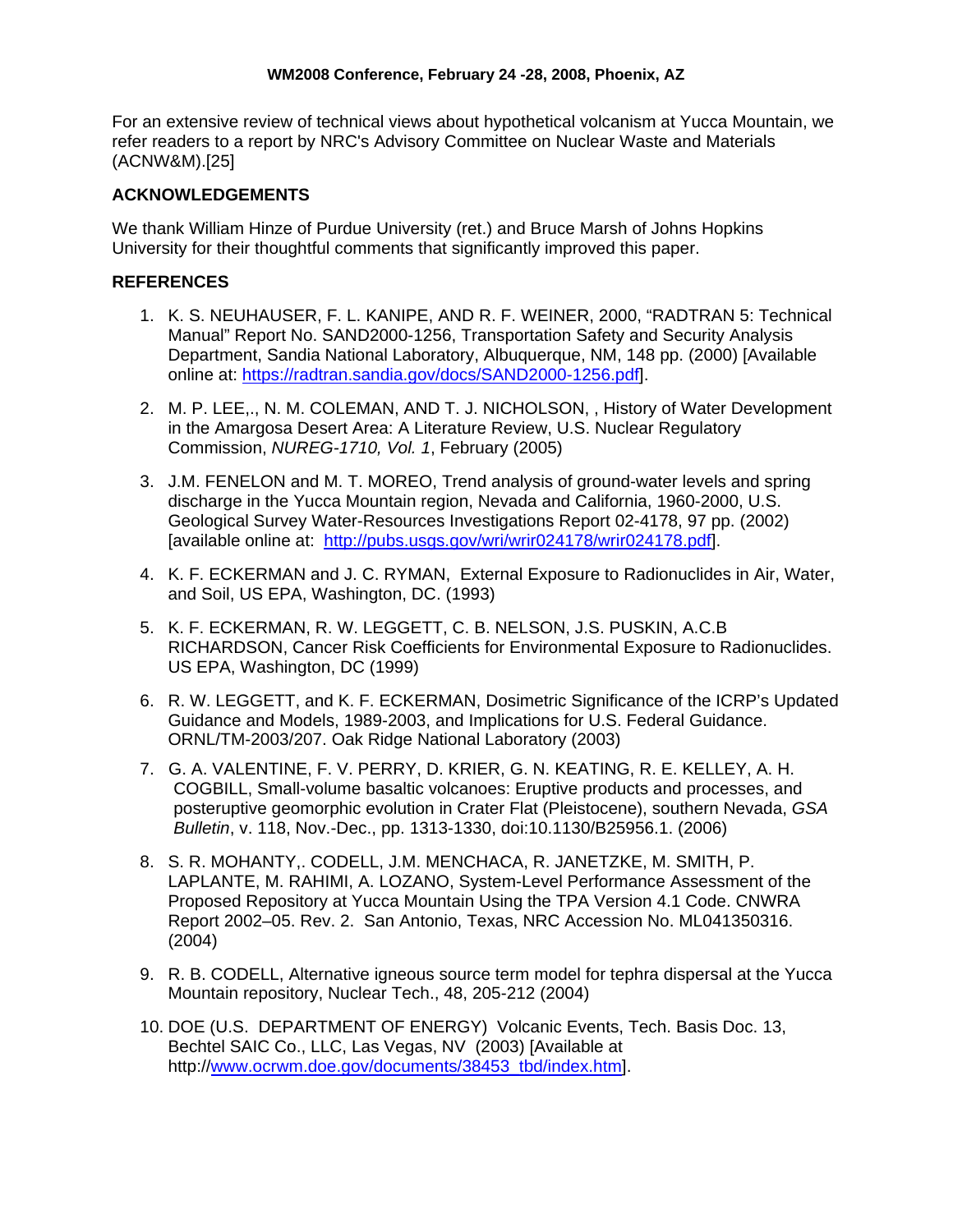- 11. DOE (U.S. DEPARTMENT OF ENERGY), 2006, Probabilistic Volcanic Hazard Analysis Update Field Guide, May 1-4 (2006)
- 12. S. MOHANTY, Change pages to the Total-System Performance Assessment (TPA) Version 3.2 Code: Module Descriptions and User's Guide, January 11, 1999, CNWRA Report, NRC Accession No. ML033630530 (1999)
- 13. S. MOHANTY, S., and T. MCCARTIN, Total-System Performance Assessment (TPA) Version 3.2 Code: Module Description and User's Guide, CNWRA Report, NRC Accession No. ML040260387 (1998)
- 14. M. S, JARZEMBA, and P. A. LAPLANTE, Preliminary Calculations Of Expected Dose From Extrusive Volcanic Events At Yucca Mountain, CNWRA Report, NRC Accession No. ML040220041. (1996)
- 15. S. MOHANTY, T. J. MCCARTIN, D. W. ESH, Total-System Performance Assessment (TPA) Version 4.0 Code: Module Descriptions and User's Guide, CNWRA Report, NRC Accession No. ML031680620. (2002)
- 16. J.E. AYER, J. E., A. T. CLARK, P. LOYSEN, M. Y. BALLINGER, J. MISHIMA, P. C. OWCZARSKI, W. S. GREGORY, B. D. NICHOLS, Nuclear Fuel Cycle Facility Accident Analysis Handbook, NUREG-1320, U.S. Nuclear Regulatory Commission, Office of Nuclear Material Safety and Safeguards, Washington, DC. (1988)
- 17. P. C. REARDON, Y. R. RASHID, G. S. BROWN, On the particle size distribution of crushed spent fuel, Proceedings of the 3<sup>rd</sup> Intl. Conference on High Level Radioactive Waste Management, Vol. 1, pp. 137-142, Las Vegas, NV, April 12-16. (1992)
- 18. R. D. MANTEUFEL, R. D., R. G. BACA, S. MOHANTY, M. S. JARZEMBA, R. W. JANETZKE, S. A. STOTHOFF, C. B. CONNOR, G. A. CRAGNOLINO, A. H. CHOWDHURY, T. J. MCCARTIN, T. M. AHN, Total-System Performance Assessment (TPA) Version 3.0 Code: Module Descriptions and User's Guide, NRC Accession No. ML040200150 (1997)
- 19. B. E. HILL,, C. B. CONNOR, M. S. JARZEMBA, P. C. LA FEMINA, M. NAVARRO, W. STRAUCH, 1995 eruptions on Cerro Negro volcano, Nicaragua, and risk assessment for future eruptions, *Bull. Geol. Soc. of Am*. 110, 1,231-1,241. (1998)
- 20. DOE (U. S. DEPARTMENT OF ENERGY) Characterize Eruptive Processes at Yucca Mountain, Nevada. ANL-MGR-GS-000002, Rev. 01. (2003)
- 21. G. A. VALENTINE, D. J. KRIER, F. V. PERRY, G. HEIKEN, Eruptive and geomorphic processes at the Lathrop Wells scoria cone volcano, Journal of Volcanology and Geothermal Research 161, 57–80 (2007)
- 22. EPRI (Electric Power Research Institute), Scientific and Technical Priorities at Yucca Mountain, Report 1003335, December, (2003)
- 23. M. T. HEIZLER,., F. V. PERRY, B. M. CROWE, L. PETERS, R. APPELT, The age of the Lathrop Wells volcanic center: An 40Ar/39Ar dating investigation, *Jour. Of Geophys. Res*. 104, 767-804 (1999)
- 24. NRC (U.S. Nuclear Regulatory Commission), Total-System Performance Assessment (TPA) Version 5.1 Module Descriptions and User Guide, NRC Accession No. ML072710060025 (2007)